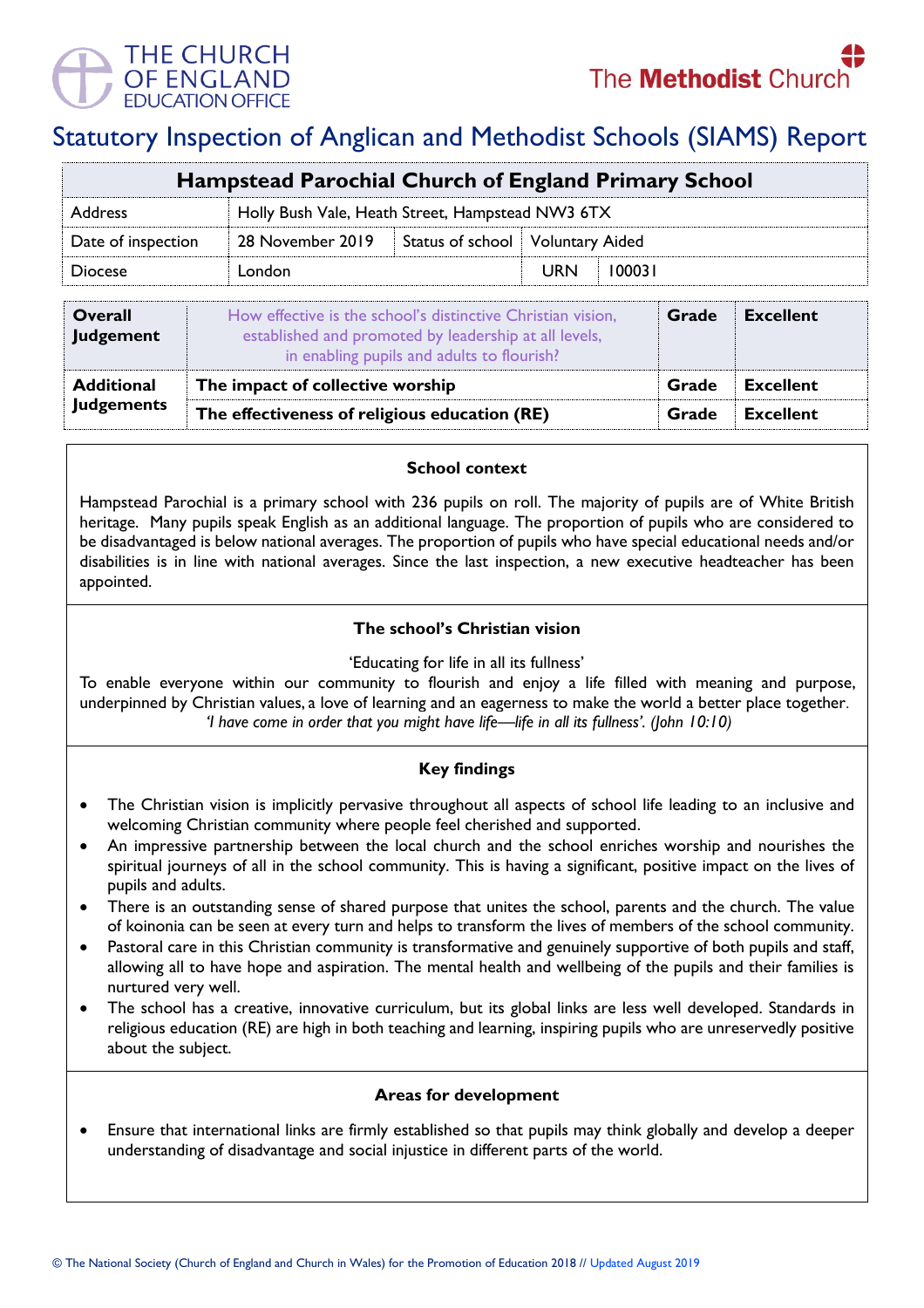How effective is the school's distinctive Christian vision, established and promoted by leadership at all levels, in enabling pupils and adults to flourish?

#### **Inspection findings**

Hampstead Parochial has a deeply embedded distinctively Christian vision and associated values that are biblically based. They successfully drive developments, making an exceptional impact on school life, through an active focus on enabling all to experience 'life in all its fullness'. The vision is underpinned by the Christian ethos of love, compassion and thankfulness which invests heavily in staff, parents and pupils. Governors are actively involved in the school's self-evaluation, supporting the inspirational executive headteacher and leadership team in bringing about extensive improvements. This results in decisions that are in harmony with the vision and which enhance the Christian community considerably. For instance, two years ago the governors took the courageous decision to develop a formal partnership with another local church school. This has had a positive impact on both schools and sits fully within the Christian vision. The distinctive Christian values of forgiveness, responsibility, koinonia, friendship, compassion and respect, are highly visible. Beautiful posters and displays are situated prominently throughout the school's public areas and corridors, as well as in all classrooms. As a result, the whole school community articulates these values passionately and can link them to Bible passages. Pupils demonstrate them in their lives, both at school and at home. As one pupil stated, 'If someone does something wrong, we forgive them and don't hold a grudge'. Pupils receive special certificates during Tuesday worship for undertaking values in action. Pupils greatly value this recognition and say, 'We can life live in all its fullness because the school lets us explore everything we can'. The development points from the previous inspection have been successfully addressed.

The school's vision and values have a positive impact on pupils' academic performance, which is above the national average in all subjects and is consistently improving. This is especially applicable to vulnerable pupils, who, because of exemplary support, also achieve outstandingly well. Guidance and practical support are provided to parents, who are experiencing difficulties, by school staff and the clergy team. The broad, creative curriculum provides many culturally rich experiences. Invaluable expertise is offered by parents so that everyone may live life in all its fullness. They visit the school to provide enrichment such as daily fitness exercises or to talk about their faith and diverse cultures. This could be seen on the day of the inspection, which was Thanksgiving Day. Some American parents were taking time on their special day to talk to grateful staff and pupils about this celebration.

The school uses God's love for others as a moral compass in order to have the courage to confront social injustice. Compassion and respect are shown towards others through the support of numerous charities, including WaterAid, Cancer Research, The Children's Society, Race for Life and a local foodbank. Staff, too, model courageous advocacy. The executive headteacher ran the London marathon and raised over £8,000 for charity. This enabled pupils to see that resilience and determination can inspire them to make a difference. Pupils' care for others can be seen in the way they regularly visit the elderly in local care homes. They were proactive in ensuring the school provided better facilities for recycling. This followed an act of worship that highlighted the problem of plastic in the oceans. Global links are at an early stage of development. However, a new project, helping to support an orphanage in Tanzania, is beginning to take shape.

Hampstead Parochial works closely with a mental health and wellbeing consultant in order to provide excellent support for both adults and pupils. Staff say they are supported very well, both pastorally and in their professional development and aspirational needs. Pupils are emboldened to develop excellent leadership skills, demonstrating the value of responsibility in numerous ways. These include their roles as house captains, school councillors, worship leaders and garden club volunteers. Quiet areas around the school give pupils opportunities to reflect. A Year 6 pupils remarked, 'The garden helps us to think and raise our aspirations'. Pupils engage reflectively and critically with big questions and ideas that nurture their spiritual development exceptionally well. Their responses are captured in striking art projects around the school and in class 'Wonder Books'.

Collective worship is led passionately and is the heartbeat of the school. Themes are based firmly on Christian values and the life and teaching of Jesus. As a result, pupils talk confidently about Jesus' teaching and its impact on their own lives. The partnership between the school and the church is exceptionally strong. The clergy team provide innovative and regular support to the school, especially for collective worship and RE. This ensures that pupils are developing a deep understanding of Anglican traditions and Christian festivals. The centrality of prayer has a significant impact on the personal, mental health and understanding of both pupils and adults. Families who are not practising Christians say that their children are learning how to live their lives well through the vision